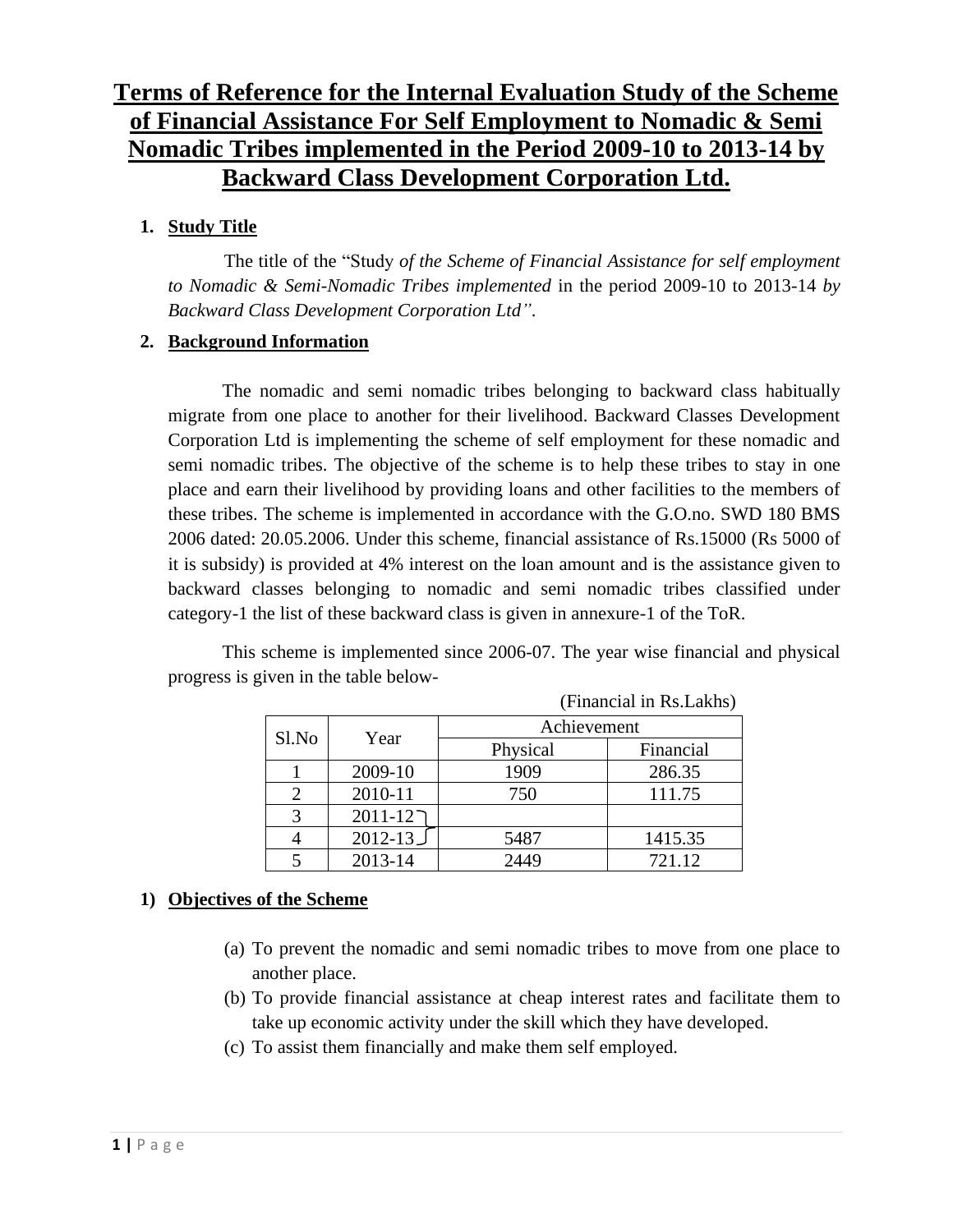#### **4 Objectives of the Study**

The Objectives of the Study are -

- a) To evaluate the impact of the scheme on economic status of the nomadic and semi- nomadic tribes.
- b) To evaluate the extent to which the objectives of the scheme have been achieved since 2009-10 till 2013-14 (study period).
- c) To identify the constraints in implementation and to suggest measures for improvement of existing scheme
- d) Bottle necks experienced by beneficiaries in banking transactions.
- e) FGDs to be conducted with the stake holders at the district levels and their views compiled and reported.

#### **5 Implementation Process**

District wise action plans are prepared based on the amounts released by Backward Class department and targets are fixed. The District Managers invite applications as per the targets fixed, and scrutinize them for eligibility. These applications are placed for approval before the constituency level selection committees headed by the MLA of the constituency. The District Manager is the Member Secretary of the Committee. This Committee, while scrutinizing applications also examines the feasibility of the activities under which the loans are applied, and selects beneficiaries and decides the amount of loan accordingly. The loan proposals, after approval of the Committee, are sent to Head Office for release of funds. The proposals sent by District Managers are again verified and subsidy/loan sanction orders are issued and amounts is released to District Managers. The District managers get the necessary security documents signed from the beneficiaries for the sanctioned loans. Before issue of cheques to the beneficiaries, pre-disbursement counseling is held (PDC) with the beneficiaries on the purpose and proper usage of loan and subsidy amount, and then cheques are handed over.

#### **6 Monitoring Mechanism**

The financial and physical progress of the scheme is reviewed every month regularly by the MD, D.Devaraj Urs Development Corporation Ltd at the state level with all the District Managers of the corporation. Further, secretary to government backward classes department will also review the progress of the corporation every month along with progress of other schemes of the administrative department in the MPIC meeting.

#### **7 Conditions to be fulfilled**

- 1. The applicant should belong to nomadic tribe of backward classes as stipulated in G.O. No. PHS 262 SEW 65, Dated: 01.02.1966.
- 2. It should be confirmed that the beneficiary has established working unit after availing subsidy/loan from the Corporation.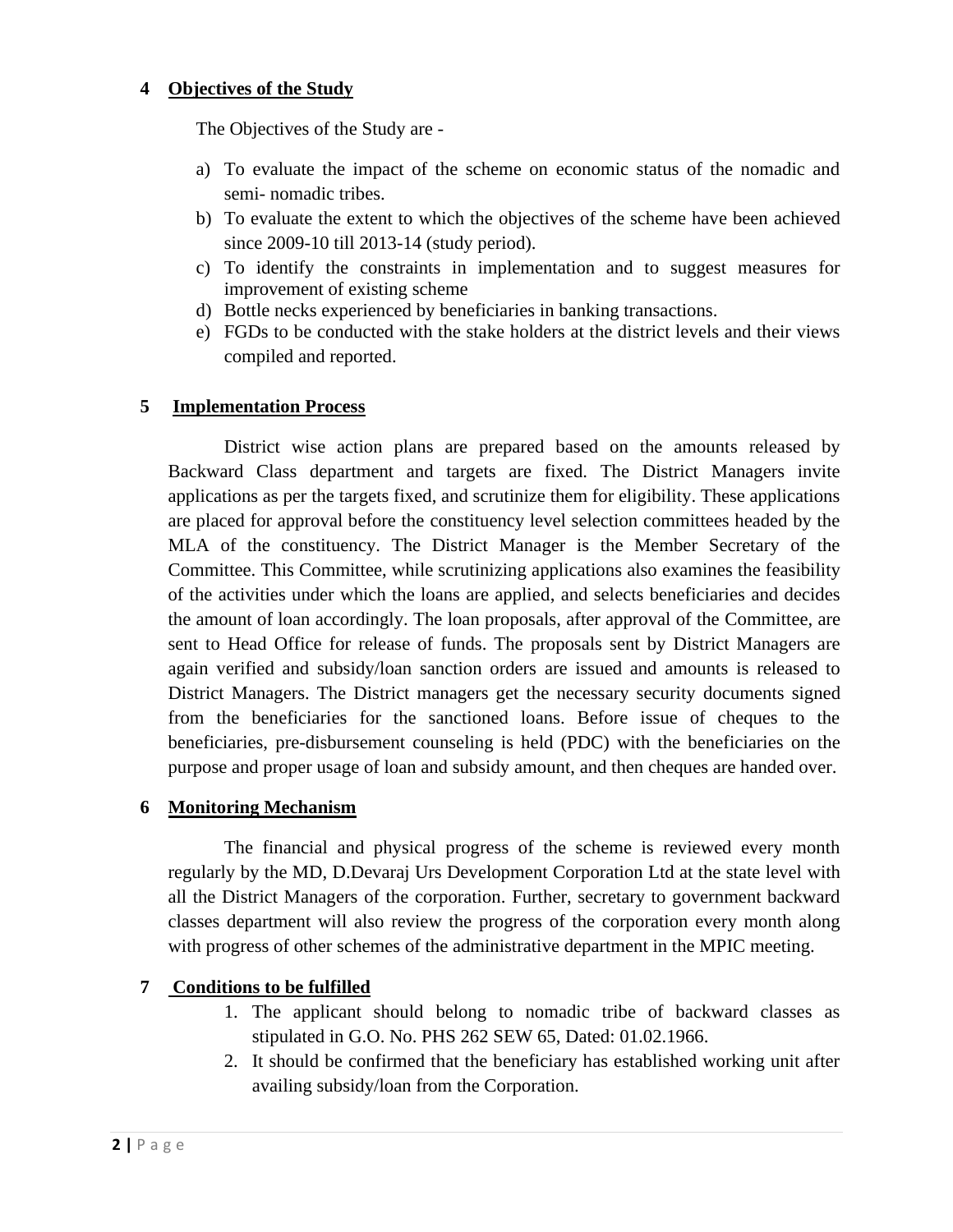- 3. It should be verified and reported by the concerned officer that the person has undergone training under EDP and has enhanced the knowledge of the activity undertaking by him.
- 4. To review and report about ongoing economic activity undertaken by the beneficiary.
- 5. It should be verified that the nomadic tribe is residing in a permanent place and self employed after getting financial assistance for self employment from the Corporation.

### **7. Evaluation Questions**

- 1) Which and how many are the nomadic and semi-nomadic (NSM) tribes as per the Government Order No. PHS 262 SEW 65 dated: 01.02.1966? Of these, how many NSM tribes have been provided with benefits under this scheme? If some have been left out, why so?
- 2) What has been the number of NSM tribal groups and District wise coverage under this scheme in the period 2009-10 to 2013-14?
- 3) Of the NSM tribal groups benefited under this scheme, how many of them are staying in the same place/taluk/district where they were benefited as on the date of evaluation? What are the causes for those groups which moved? Can there be measures suggested to prevent this?
- 4) What is the average time taken, from the date of selection by Committee to actually getting the loan? Can this time be cut down or the process modified in the interest of more effective implantation of the scheme? How?
- 5) Whether the committees meant for selection of beneficiaries are making proper selection? In how many cases (percent wise) the selection was found to be faulty?
- 6) Have all the eligible beneficiaries selected by the Selection Committee been covered under the scheme? If not, give reasons.
- 7) What are the EDP activities in which beneficiaries of NSM tribes are trained? Are they relevant and adequate to the conditions and skills of the beneficiaries? It not, which are the ones that need to be improved/dropped/modified? Should some new EDP activities also be included? If so, which are they?
- 8) What is the impact of EDP training on the beneficiaries? Is it helpful in making the beneficiary aware of self employment? If not, reasons thereof.
- 9) Whether the loan sanctioned is utilized for the purpose for which it was sanctioned? If not, has the recovery made in one stroke? How many such cases of recovery have been made from 2009-10 to 2013-14?
- 10) Whether the beneficiaries are made aware of the repayment schedule of the loan received under this scheme? How is that made? Is it effective communication?
- 11) What is the amount of loan (year wise) taken by the SHGs/Individuals selected for evaluation? Whether the loan has been repaid timely and completely? If not, what is the payment percentage and what are the reasons for cases of non-payment?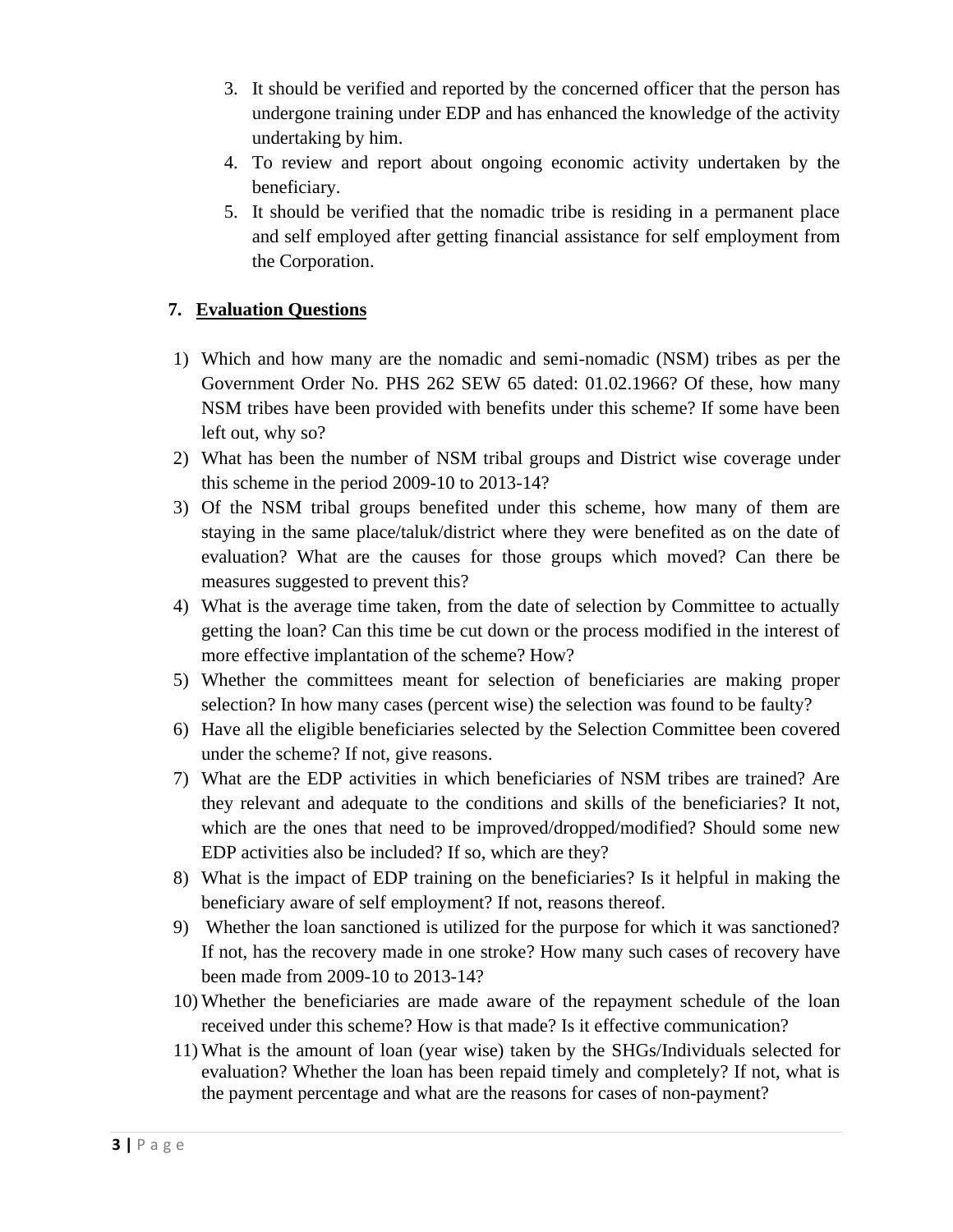- 12) Government has announced loan waiver scheme recently which applies to loans taken under this scheme too. Whether the beneficiaries who have availed the loan before 13.05.2013 are aware this?
- 13) What is the amount of loan and interest which was waived by government after the loan waiver scheme was announced? What has been the impact of the loan waiver for beneficiaries and the repayment schedule compliance? Is there reliable indication to suggest that this may result in unwarranted or unintended consequences like willful default?
- 14) Whether the beneficiaries who have availed financial assistance have really taken up economic activity? If not, give reasons thereof.
- 15) Is the economic activity running thought the year? If not, give reasons thereof.
- 16) Is the financial assistance given sufficient to improve the economic condition? If not, give details of the specific requirement of these tribes.
- 17) Has the economic conditions of these nomadic and semi nomadic tribes improved as a result of the scheme? If yes, to what extent?
- 18) Before sanction of loan to the beneficiaries no skill training is imparted, can the scheme be modified in such a way that providing skill training to a beneficiary by the appropriate department of government becomes mandatory for sanction of the loan?
- 19) What is the indirect benefit of scheme like whether enrollment in schools and attendance has improved in case of children of the families of the scheme beneficiaries?
- 20) Whether convergence of housing benefits to Nomadic Tribes benefitted by this scheme has taken place?
- 21) Please document about 3-4 case studies of success lesson learning failures under this scheme in the period 2009-10 to 2013-14.
- 22) What are the suggestions for improving the impact of this scheme?

#### 8. **Evaluation Methodology:**

The State of Karnataka is divided into four Revenue Divisions (cluster for sampling). In each revenue division (cluster), in each year, districts are arranged in descending order of number of beneficiaries covered under the scheme in that year. But for Gulbarga, in other divisions, the bottom two districts are excluded. From the revenue districts one district is selected at random and without replacement for the next years. Thus, 16 out of 30 districts are selected for study which are as follows-

| Sl. | <b>Revenue</b>  |                 | District selected for the year |                      |                    |  |  |  |  |
|-----|-----------------|-----------------|--------------------------------|----------------------|--------------------|--|--|--|--|
| No. | <b>Division</b> | 2009-10         | 2010-11                        | 2011-13              | 2013-14            |  |  |  |  |
|     | Bangalore       | Tumkur $(115)$  | Bangalore<br>Urban $(26)$      | Chitradurga<br>(468) | Davanagere<br>(84) |  |  |  |  |
| 2   | Mysore          | C.R.Nagar(69)   | Hassan $(11)$                  | Mysore<br>(431)      | Mandya (66)        |  |  |  |  |
| 3   | Belaguam        | Bagalkote (124) | Bijapur $(56)$                 | Dharwad<br>(227)     | Belaguam<br>(88)   |  |  |  |  |
| 4   | Gulbarga        | Bellary (105)   | Koppal (43)                    | Gulbarga             | Bidar (129)        |  |  |  |  |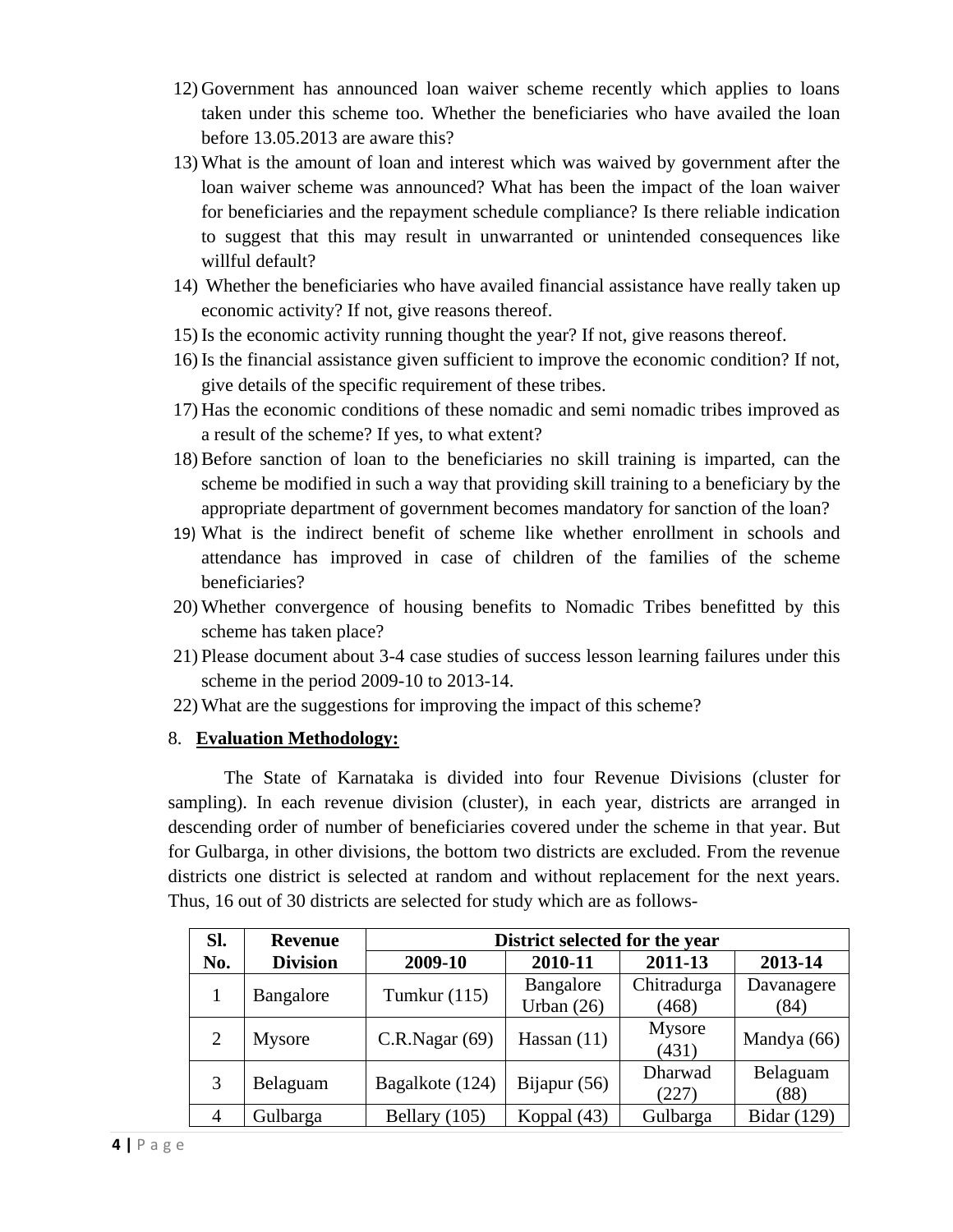|--|--|--|--|--|--|--|

During 2012-13, the population of beneficiaries has increased suddenly, and being a study of rather primitive tribes which have more homogeneity than evolved developed populations, the intensity is reduced to 2.5% whereas for other years it is kept as5%. The sample of beneficiaries is to be drawn in a random method or systematic random method.

#### **9. Qualification of Consultant**

Consultants should have and provide details of evaluation team members having technical Qualifications/capability as below-

- i. Social Scientist/Sociologist preferably with exposure to tribal culture and systems.
- ii. Commerce/Finance/Economics graduate (at least) with experience of development studies.

### **And in such numbers that the evaluation is completed within the scheduled time prescribed by the ToR.**

### **Consultants not having these number and kind of personnel will not be considered as competent for evaluation.**

#### **10. Deliverables time Schedule**

The Managing Director, D.Devaraj Urs Backward Classes Development Corporation Ltd will provide year wise district/taluk/Gram Panchayath wise list of beneficiaries, activity and loan amount sanctioned etc. The Managing Director, D.Devaraj Urs Backward Classes Development Corporation Ltd will issue necessary instruction to the District Managers of Backward Classes Development Corporation Ltd to co-operate and facilitate for collection of the necessary data during the course of study. It is expected to complete the study in 6 months time excluding the time taken for approval. The evaluating agency is expected to adhere to the following timelines and deliverables.

| 1. Work plan submission    | : One month after signing the agreement.        |
|----------------------------|-------------------------------------------------|
| 2. Field Data Collection   | : Three months from date of work plan approval. |
| 3. Draft report Submission | : One month after field data collection.        |

4. Final Report Submission : One month from draft report submission.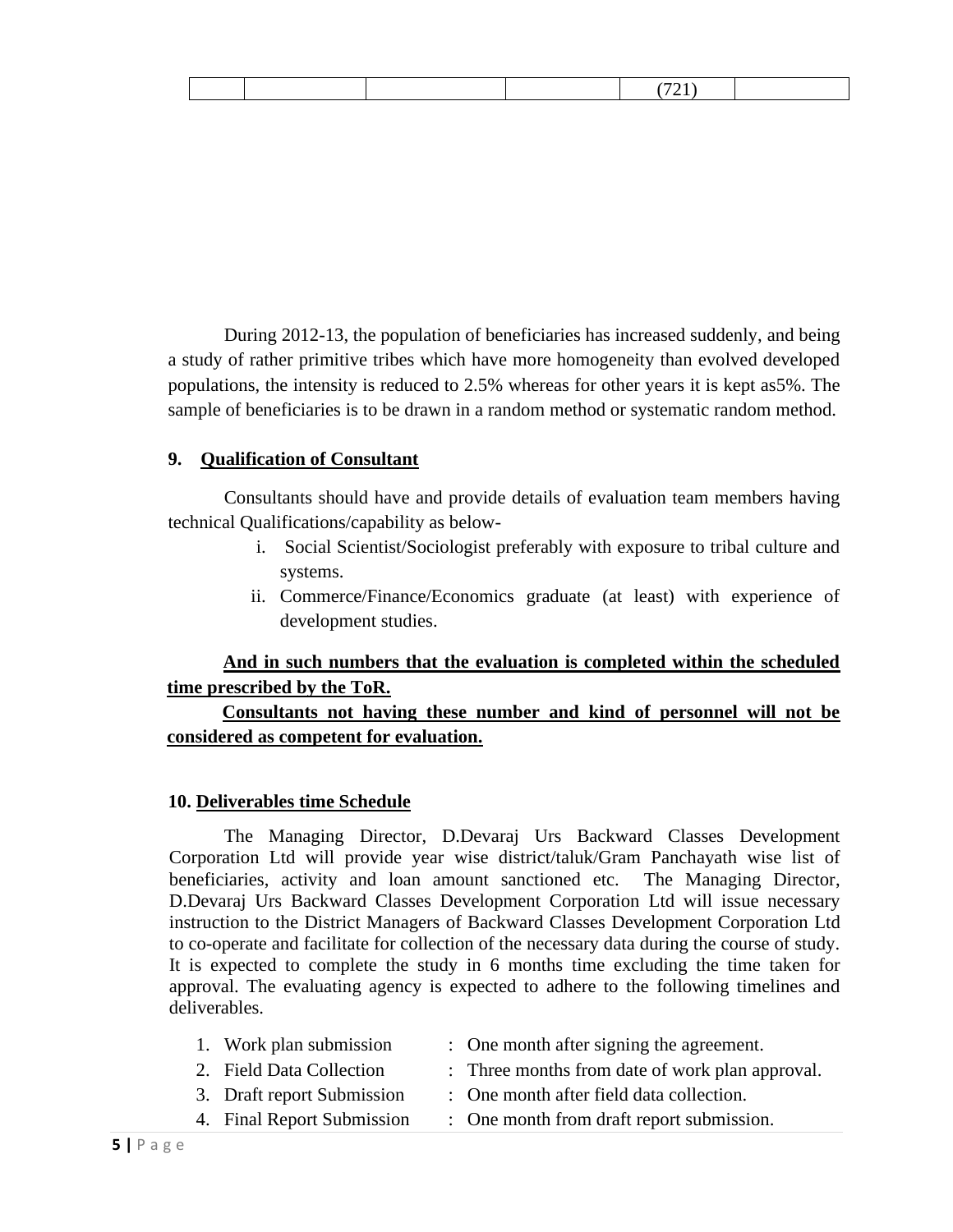|  |  | Total duration | 6 months. |
|--|--|----------------|-----------|
|--|--|----------------|-----------|

#### **11. Qualities Expected from the Evaluation Report**

The following are the points, only inclusive and not exhaustive, which need to be mandatorily followed in the preparation of evaluation report:-

- 1. By the very look of the evaluation report it should be evident that the study is that of D.Devaraj Urs Backward Classes Development Corporation Ltd of the Government of Karnataka, and Karnataka Evaluation Authority (KEA) which has been done by the Consultant. It should not intend to convey that the study was the initiative and work of the Consultant, merely financed by the D.Devaraj Urs Backward Classes Development Corporation Ltd of the Government of Karnataka
	- 2. The Terms of Reference (ToR) of the study should from the first Appendix
	- or Addenda of the report.
	- 3. The results should first correspond to the ToR. In the results chapter, each question of the ToR should be answered, and if possible, put up in a match the pair's kind of table, or equivalent. It is only after all questions framed in the ToR that is answered, that results over and above these be detailed.
	- 4. In the matter of recommendations, the number of recommendations is no measure of the quality of evaluation. Evaluation has to be done with a purpose to be practicable to implement the recommendations. The practicable recommendations should not be lost in the population maze of general recommendations. It is desirable to make recommendations in the report as follows:-

#### **(A)Short Term practicable recommendations**

These may not be more than five in number. These should be such that it can be acted upon without major policy changes.

#### (B) **Recommendations requiring change in/of policy**

These are those which will need lot of time, resources and procedure to implement or those which intend to drastically modify the scheme.

#### **12. Cost and Schedule of Budget release**

Output based budget release will be as follows-

- a. The **first instalment** of Consultation fee amounting to 30% of the total fee shall be payable **as advance** to the Consultant after the approval of the inception report, but only on execution of a bank guarantee of a scheduled nationalized bank valid for a period of at least 12 months from the date of issuance of advance.
- b. The **second instalment** of Consultation fee amounting to 50% of the total fee shall be payable to the Consultant after the approval of the Draft report.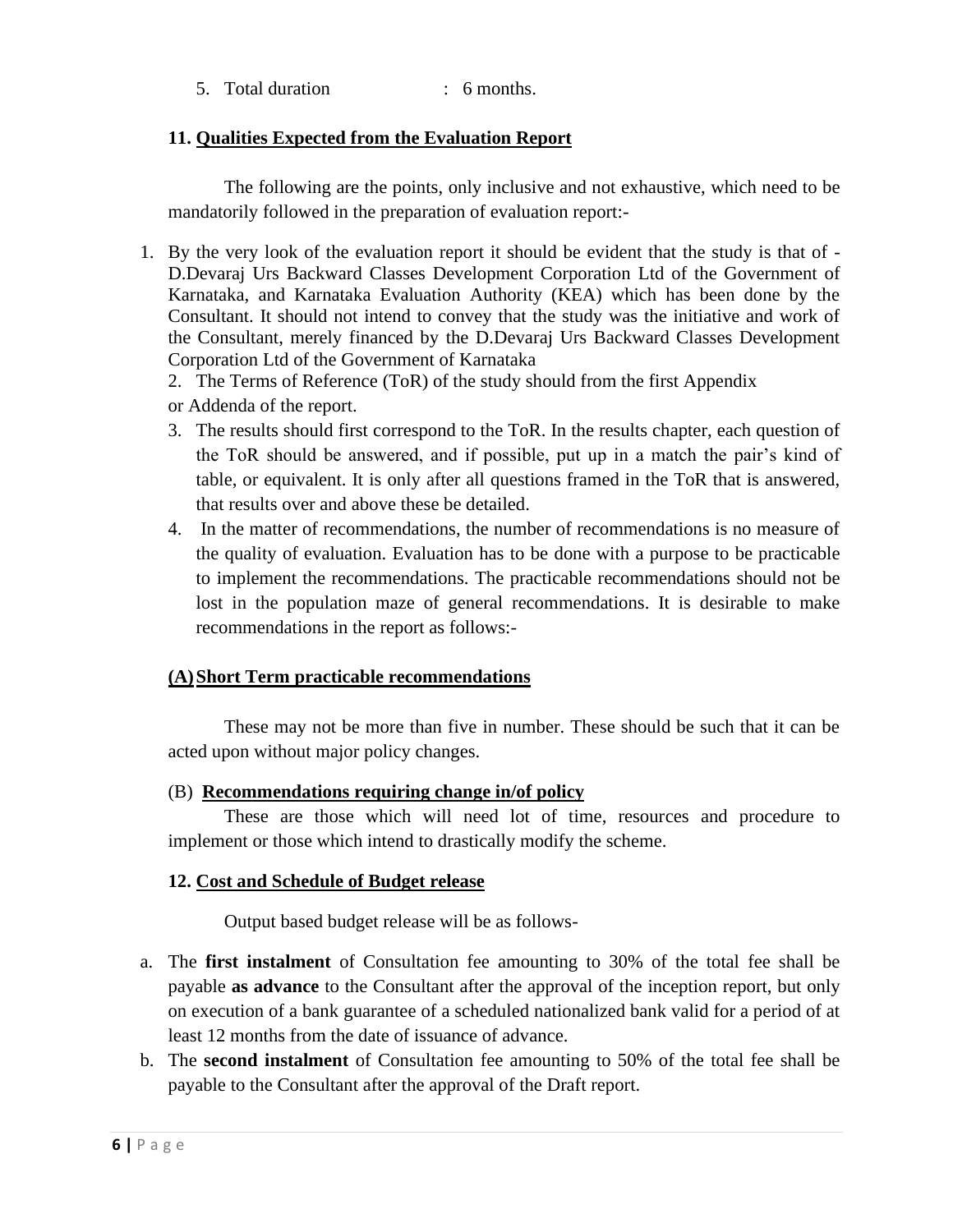c. The **third and final instalment** of Consultation fee amounting to 20% of the total fee shall be payable to the Consultant after the receipt of the hard and soft copies of the final report in such format and number as prescribed in the agreement, along with all original documents containing primary and secondary data, processed data outputs, study report and soft copies of all literature used to the final report.

Taxes will be deducted from each payment as per rates in force. In addition, the evaluator is expected to pay services tax at their end.

### **13. Contact persons to get further details about the study**

Dr. U.P.Chandrashekar, MD, D.Devaraj Urs Backward Classes Development Corporation Ltd and Sri.Kotappa, GM (Dev), D.Devaraj Urs Backward Classes Development Corporation Ltd, Ph. No. 080-22374832/834, Email [ID-md@dbcdc.in.](mailto:ID-md@dbcdc.in)

 **The entire process of evaluation shall be subject to and conform to the letter and spirit of the contents of the government of Karnataka order no. PD/8/EVN(2)/2011 dated 11 th July 2011 and orders made there under.**

 **This ToR is sanctioned in the 13th meeting of the Technical Committee held on 30th August 2014.**

> Chief Evaluation Officer Karnataka Evaluation Autho*r*ity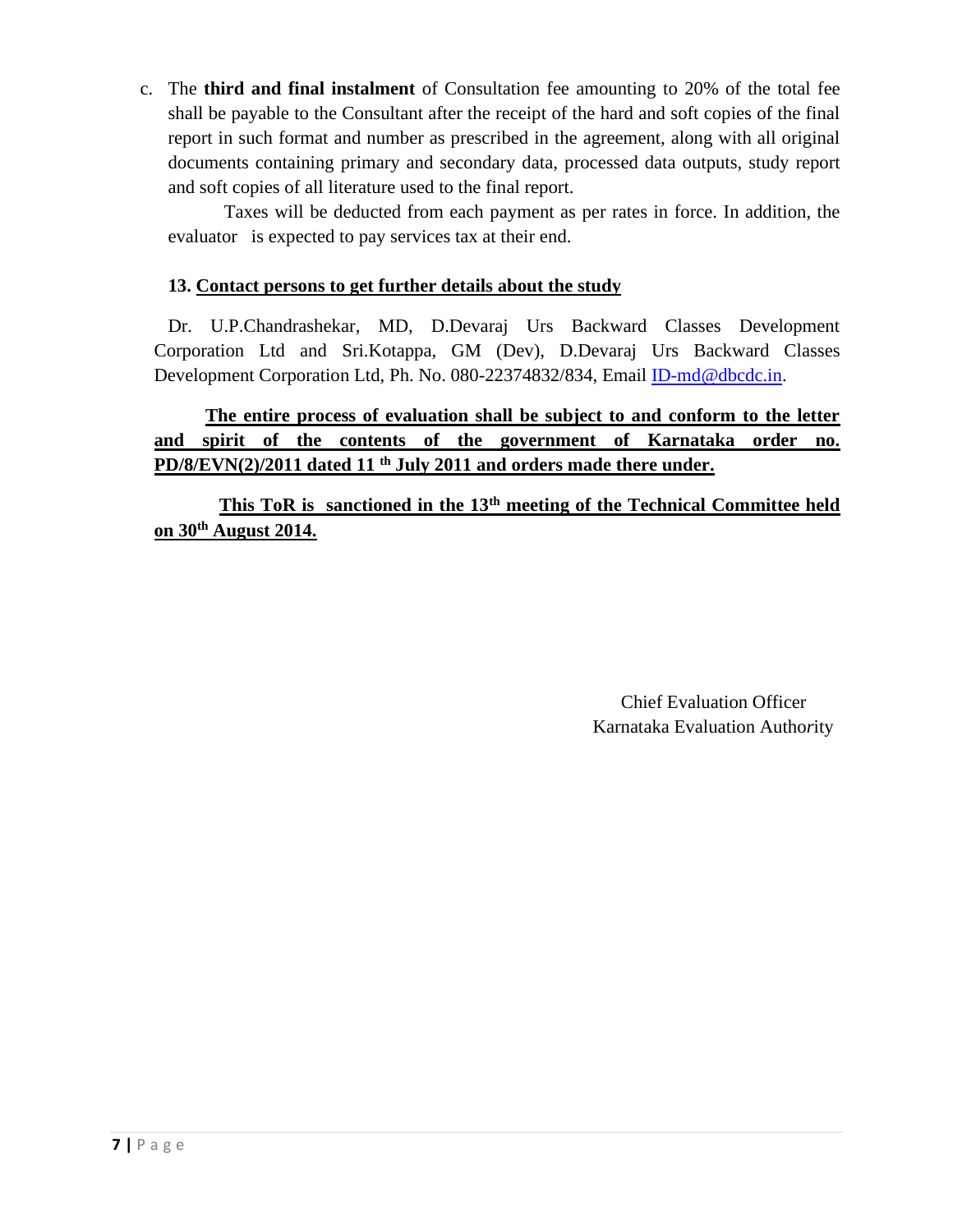# **ANNEXURE-1**

# **Government Order No. PHS 262 SEW 65, dated 1st February 1966.**

List of Nomadic and Semi-Nomadic Tribes in the State:<br>Bairasi (Baya)

| 1. Bairagi (Bava)                        | 37. Sarodi                        |
|------------------------------------------|-----------------------------------|
| 2. Balasanthoshi-Joshi                   | 38. Durgamurga (Burburcha)        |
| 3. Bazigar                               | 39. Howgar (Howadigar)            |
| 4. Bharadi                               | 40. Pichaguntala                  |
| 5. Budbudki-Joshi-Gondhali               | 41. Masania Yogi                  |
| 6. Chara                                 | 42. (Bestar) Bunds Besta          |
| 7. Chitrkathi-Joshi                      | 43. Katabu                        |
| 8.Dholi                                  | 44. Darwesh                       |
| 9. Daveri                                | 45. Kashikapdi                    |
| 10. Dombari                              | 46. Madari<br>(added to SC List)  |
| 11. Ghisadi                              | 47. Handi Jogi (added to SC List) |
| 12. Garudi                               | 48. Dombidasa                     |
| 13. Gopal                                | 49. Bailapatar.                   |
| 14. Gondali                              |                                   |
| 15. Helava                               |                                   |
| $16.$ Jogi                               |                                   |
| 17. Kelkari                              |                                   |
| 18. Kolhati                              |                                   |
| 19. Nandiwala-Joshi-Ghondali, Full-Malli |                                   |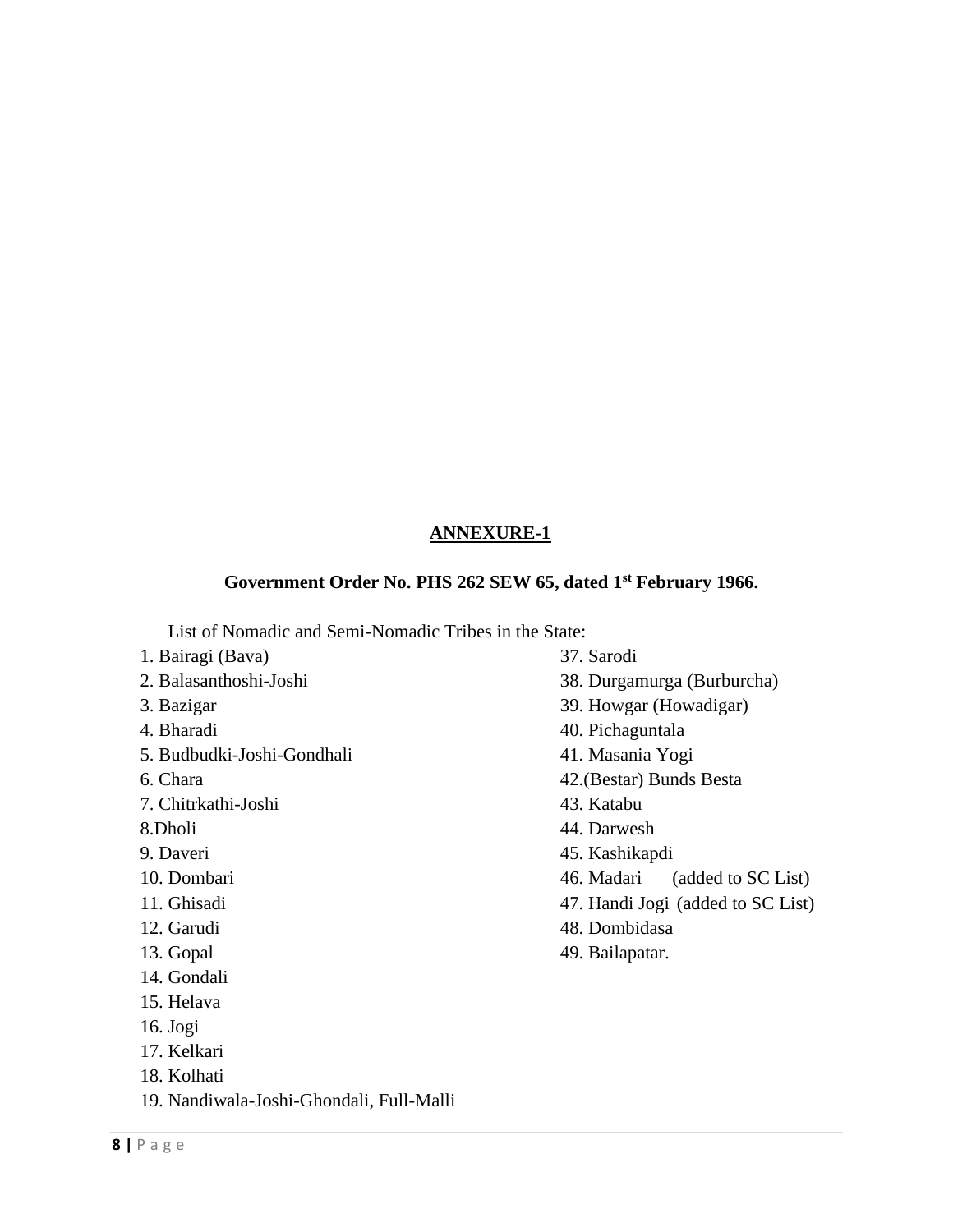- 20. Nathpanthi, Dauri Gosavi
- 21. Nirshikari
- 22. Panguaul
- 23. Joshi (Sada Joshi)
- 24. Sansia
- 25. Sarania
- 26. Sudugadsidda (added to SC List)
- 27. Tirumali
- 28. Vaidu
- 29. Vasudev
- 30. Vadi
- 31. Vagri
- 32. Vir
- 33.Bajania
- 34. Shikkligar
- 35. Golla
- 36. Kille Kyathas

### ಡಿ.ದೇವರಾಜ ಅರಸು ಹಿಂದುಳಿದ ವರ್ಗಗಳ ಅಭಿವೃದ್ಧಿ ನಿಗಮ ನಿಯಮಿತ, ಬೆಂಗಳೂರು–52.

# 2009-10ನೇ ಸಾಲಿನಲ್ಲಿ ನಿಗಮದ ಅತಿ ಹಿಂದುಳಿದ ಅರೆ ಅಲೆಮಾರಿ ಸಾಲ ಯೋಜನೆ ಗುರಿ ಮತ್ತು

|                | <b>Annexure-II</b><br>ಸಾಧನೆ |                |                         | (ಲಕ್ಷ ರೂ.ಗಳಲ್ಲ) |                |
|----------------|-----------------------------|----------------|-------------------------|-----------------|----------------|
| ಕ್ರ.           | ಜಿಲ್ಲೆಗಳ ಹೆಸರು              |                | ನಿಗದಿ ಪಡಿಸಿದ ಗುರಿ       |                 | ಸಾಧಿಸಿದ ಪ್ರಗತಿ |
| ಸಂ.            |                             | ಭೌತಿಕ          | ಆರ್ಥಿಕ                  | ಭೌತಿಕ           | ಆರ್ಥಿಕ         |
| $\mathbf{1}$   | $\overline{2}$              | 3              | $\overline{\mathbf{4}}$ | 5               | 6              |
| $\mathbf{1}$   | ಬೆಂಗಳೂರು (ನ)                | 48             | 7.20                    | 48              | 7.20           |
| $\overline{2}$ | ಬೆಂಗಳೂರು (ಗ್ರಾ)             | 20             | 3.00                    | 20              | 3.00           |
| $\overline{3}$ | ರಾಮನಗರ                      | 20             | 3.00                    | 15              | 2.25           |
| $\overline{4}$ | ಶಿವಮೊಗ್ಗ                    | 62             | 9.30                    | 76              | 11.40          |
| $\overline{5}$ | ಚಿತ್ರದುರ್ಗ                  | 79             | 11.85                   | 81              | 12.15          |
| 6              | ತುಮಕೂರು                     | 80             | 12.00                   | 115             | 17.25          |
| $\overline{7}$ | ಕೋಲಾರ                       | 25             | 3.75                    | 26              | 3.90           |
| $\,8\,$        | ಚಿಕ್ಕಬಳ್ಳಾಮರ                | 25             | 3.75                    | 23              | 3.45           |
| 9              | ದಾವಣಗೆರೆ                    | 65             | 9.75                    | 65              | 9.75           |
|                | $\overline{\text{e}}$ ಟ್ಟು  | 424            | 63.60                   | 469             | 70.35          |
| 10             | ಮೈಸೂರು                      | 70             | 10.50                   | 151             | 22.65          |
| 11             | ಮಂಡ್ಯ                       | 31             | 4.65                    | 32              | 4.80           |
| 12             | ಚಾಮರಾಜ ನಗರ                  | 62             | 9.30                    | 69              | 10.35          |
| 13             | ಉಡುಪಿ                       | 40             | 6.00                    | 34              | 5.10           |
| 14             | ಹಾಸನ                        | 25             | 3.75                    | 30              | 4.50           |
| 15             | ಚಿಕ್ಕಮಗಳೂರು                 | 27             | 4.05                    | 27              | 4.05           |
| 16             | ದಕ್ಷಿಣ ಕನ್ನಡ                | 43             | 6.45                    | $11\,$          | 1.65           |
| 17             | ಕೊಡಗು                       | $\overline{4}$ | 0.60                    |                 |                |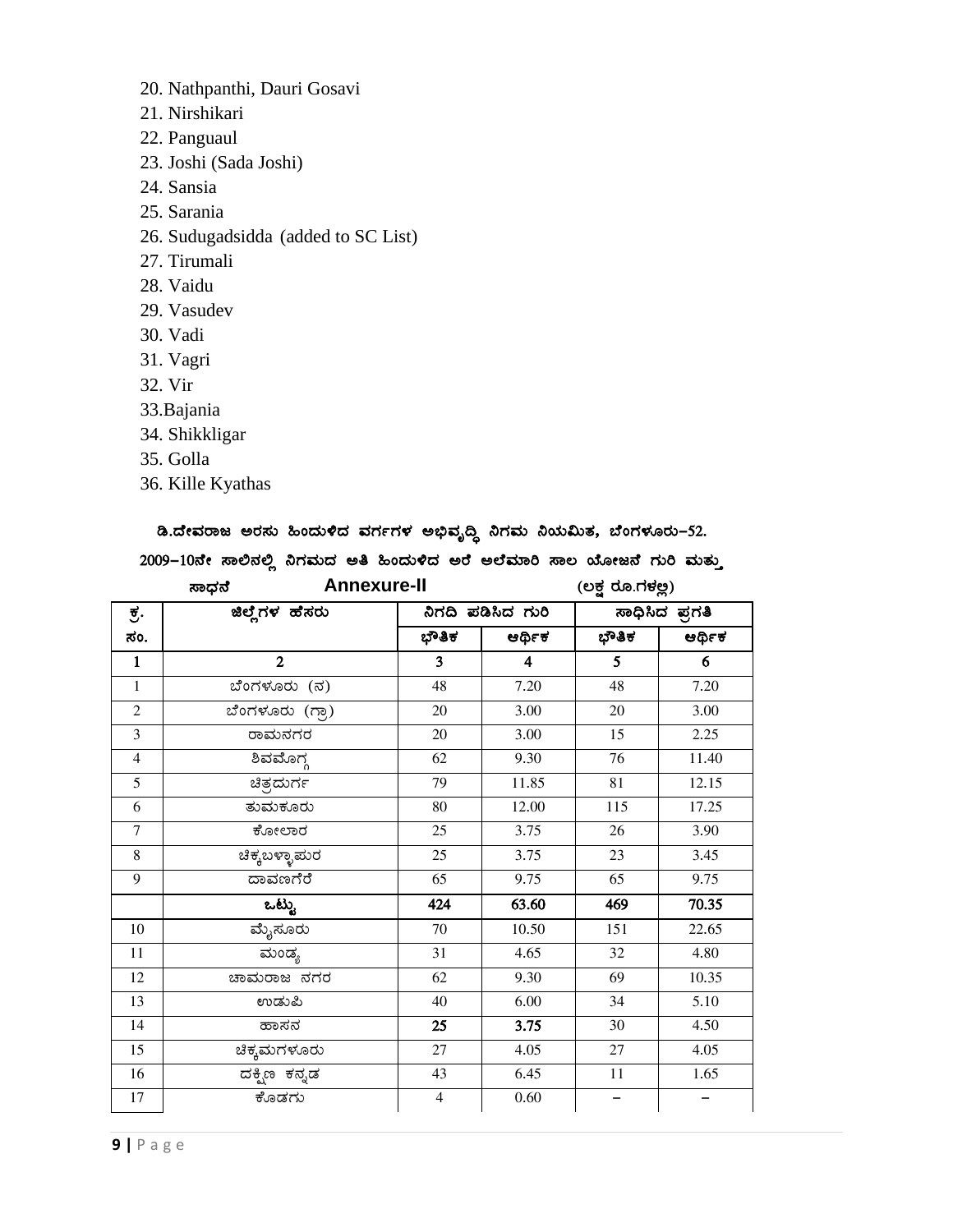|    | ಒಟ್ಟು       | 302  | 45.30  | 354  | 53.10  |
|----|-------------|------|--------|------|--------|
| 18 | ಬೆಳಗಾವಿ     | 100  | 15.00  | 90   | 13.50  |
| 19 | ಹಾವೇರಿ      | 48   | 7.20   | 49   | 7.35   |
| 20 | ಗದಗ್        | 48   | 7.20   | 79   | 11.85  |
| 21 | ಬಿಜಾಮರ      | 100  | 15.00  | 95   | 14.25  |
| 22 | ಬಾಗಲಕೋಟೆ    | 108  | 16.2   | 124  | 18.60  |
| 23 | ಧಾರವಾಡ      | 48   | 7.20   | 49   | 7.35   |
| 24 | ಉತ್ತರ ಕನ್ನಡ | 78   | 11.70  | 52   | 7.80   |
|    | ಒಟ್ಟು       | 530  | 79.50  | 538  | 80.70  |
| 25 | ಗುಲ್ಬರ್ಗಾ   | 168  | 25.20  | 257  | 38.55  |
| 26 | ಬಳ್ಳಾರಿ     | 102  | 15.30  | 105  | 15.75  |
| 27 | ಬೀದರ್       | 40   | 6.00   | 40   | 6.00   |
| 28 | ರಾಯಚೂರು     | 104  | 15.60  | 55   | 8.25   |
| 29 | ಕೊಪ್ಪಳ      | 100  | 15.00  | 91   | 13.65  |
|    |             | 514  | 77.10  | 548  | 82.20  |
|    | ಒಟ್ಟು ಮೊತ್ತ | 1770 | 265.50 | 1909 | 286.35 |

ಡಿ. ದೇವರಾಜ ಅರಸು ಹಿಂದುಳಿದ ವರ್ಗಗಳ ಅಭಿವೃದ್ಧಿ ನಿಗಮ, ಬೆಂಗಳೂರು–52.

2010-11ನೇ ಸಾಲಿಗೆ ನಿಗದಿಪಡಿಸಿದ ಗುರಿ ಮತ್ತು ಸಾಧಿಸಿದ ಪ್ರಗತಿ Annexure-II (ಲಕ್ಷರೂ.ಗಳಲ್ಲಿ)

| ಕ್ರ                     | ಜಿಲ್ಲೆಗಳ ಹೆಸರು             |       | 10-11ನೇ ಸಾಲಿನ ಗುರಿ |                | ಸಾಧಿಸಿದ ಪ್ರಗತಿ |               |                         |  |
|-------------------------|----------------------------|-------|--------------------|----------------|----------------|---------------|-------------------------|--|
| ಸಂ.                     |                            | ಭೌತಿಕ | ಆರ್ಥಿಕ             | ಭೌತಿಕ          |                |               |                         |  |
|                         |                            |       |                    |                | ಸ. ಧನ          | ಸಾ.ಮೊತ್ತ      | <b>Total</b>            |  |
| $\overline{1}$          | $\overline{2}$             | 3     | $\overline{4}$     | $\overline{5}$ | $\overline{6}$ | $\mathcal{I}$ | $\overline{\mathbf{8}}$ |  |
| $\mathbf{1}$            | ಬೆಂಗಳೂರು<br>ನ.             | 28    | 8.40               | 26             | 1.30           | 2.60          | 3.90                    |  |
| $\overline{2}$          | <mark>ಬೆಂಗಳೂರು ಗ್ರಾ</mark> | 10    | 3.00               | 10             | 0.50           | 1.00          | 1.50                    |  |
| $\overline{3}$          | ರಾಮನಗರ                     | 12    | 3.60               | 9              | 0.45           | 0.90          | 1.35                    |  |
| $\overline{\mathbf{4}}$ | ಶಿವಮೊಗ್                    | 14    | 4.20               | 23             | 1.15           | 2.30          | 3.45                    |  |
| $\overline{5}$          | ತುಮಕೂರು                    | 27    | 8.10               | 40             | 2.00           | 4.00          | 6.00                    |  |
| 6                       | ಚಿತ್ರದುರ್ಗ                 | 16    | 4.80               | 36             | 1.80           | 3.60          | 5.40                    |  |
| $\overline{7}$          | ಕೋಲಾರ                      | 16    | 4.80               | 11             | 0.55           | 1.10          | 1.65                    |  |
| 8                       | ಚಿಕ್ಕಬಳ್ಳಾಮರ               | 14    | 4.20               | $\overline{7}$ | 0.35           | 0.70          | 1.05                    |  |
| 9                       | ದಾವಣಗೆರೆ                   | 16    | 4.80               | 24             | 1.20           | 2.40          | 3.60                    |  |
|                         | <u>ಒಟು.</u>                | 153   | 45.90              | 186            | 9.30           | 18.60         | 27.90                   |  |
| 10                      | ಮೈಸೂರು                     | 30    | 4.50               | 28             | 1.40           | 2.80          | 4.20                    |  |
| 11                      | ಮಂಡ್ಯ                      | 13    | 1.95               | 11             | 0.55           | 1.10          | 1.65                    |  |
| $\overline{12}$         | ಚಾಮರಾಜನಗರ                  | 27    | 4.05               | 27             | 1.35           | 2.70          | 4.05                    |  |
| 13                      | ಉಡುಪಿ                      | 12    | 1.80               | 12             | 0.60           | 1.20          | 1.80                    |  |
| 14                      | ಹಾಸನ                       | 17    | 2.55               | 11             | 0.30           | 0.60          | 0.90                    |  |
| 15                      | ಚಿಕ್ಕಮಗಳೂರು                | 11    | 1.65               |                |                |               | 0.00                    |  |
| 16                      | ದಕ್ನಿಣ ಕನ್ನಡ               | 19    | 2.85               | $\overline{2}$ | 0.10           | 0.20          | 0.30                    |  |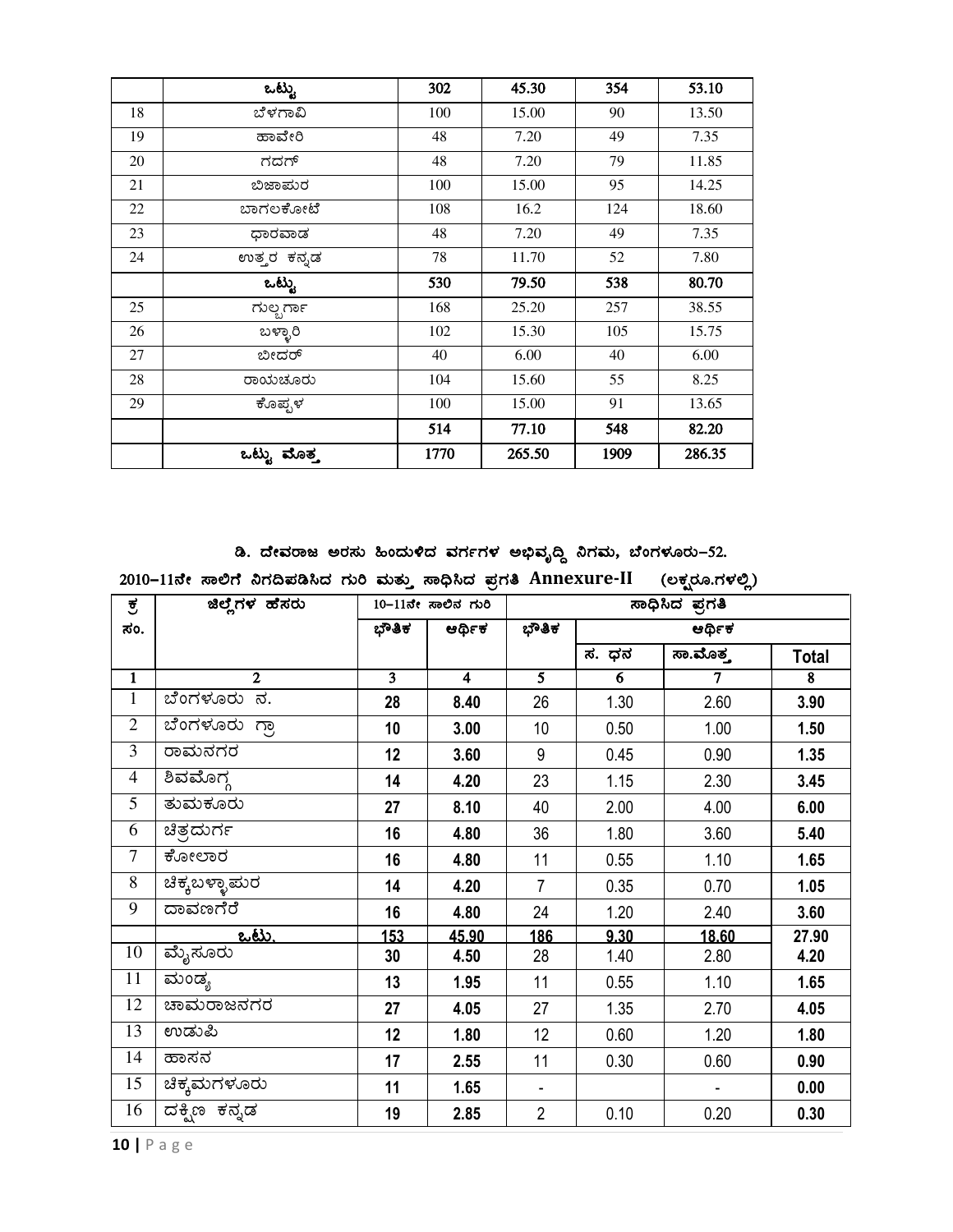|                 | ట                                                                        |                                                          |                  | 100.10                    |                |        |        |                         |  |  |  |  |
|-----------------|--------------------------------------------------------------------------|----------------------------------------------------------|------------------|---------------------------|----------------|--------|--------|-------------------------|--|--|--|--|
|                 |                                                                          | ಡಿ.ದೇವರಾಜ ಅರಸು ಹಿಂದುಳಿದ ವರ್ಗಗಳ ಅಭಿವೃದ್ಧಿ ನಿಗಮ, ಬೆಂಗಳೂರು. |                  |                           |                |        |        |                         |  |  |  |  |
|                 | 2012–13ನೇ ಸಾಲಿನ ಯೋಜನಾವಾರು ಸಾಧಿಸಿದ ಪ್ರಗತಿ ವಿವರ Annexure-II (ಲಕ್ಷರೂ.ಗಳಲ್ಲ) |                                                          |                  |                           |                |        |        |                         |  |  |  |  |
| <u>ਰ</u> .      | ಜಿಲ್ಲೆಗಳ                                                                 |                                                          | ನಿಗದಿಪಡಿಸಿದ ಗುರಿ |                           | ಸಾಧಿಸಿದ ಪ್ರಗತಿ |        |        |                         |  |  |  |  |
| ಸಂ.             | ಹೆಸರು                                                                    | ಭೌತಿಕ                                                    |                  | ಆರ್ಥಿಕ                    | ಭೌತಿಕ          |        | ಆರ್ಥಿಕ |                         |  |  |  |  |
|                 |                                                                          |                                                          | ಸಾಲ              | $\overline{\text{adv}}_a$ |                | ಸ.ಧನ   | ಸಾಲ    | $\overline{\text{adv}}$ |  |  |  |  |
| $\mathbf{1}$    | $\mathbf{2}$                                                             | 3                                                        | $5^{\circ}$      | 6                         | $\overline{7}$ | 8      | 9      | 10                      |  |  |  |  |
| $\mathbf{1}$    | ಬೆಂಗಳೂರು ನ.                                                              | 214                                                      | 53.50            | 53.50                     | 153            | 11.72  | 27.33  | 39.05                   |  |  |  |  |
| 2               | <u>ಬೆಂಗಳೂರು ಗ್ರ</u> ಾ                                                    | 112                                                      | 28.00            | 28.00                     | 111            | 8.32   | 19.43  | 27.75                   |  |  |  |  |
| 3               | ರಾಮನಗರ                                                                   | 51                                                       | 12.75            | 12.75                     | 47             | 3.09   | 7.21   | 10.30                   |  |  |  |  |
| 4               | ಶಿವಮೊಗ್ಗ                                                                 | 103                                                      | 25.75            | 25.75                     | 129            | 9.36   | 21.84  | 31.20                   |  |  |  |  |
| 5               | <u>ತುಮಕೂರು</u>                                                           | 880                                                      | 220.00           | 220.00                    | 611            | 45.51  | 106.19 | 151.70                  |  |  |  |  |
| 6               | ಚಿತ್ರದುರ್ಗ                                                               | 452                                                      | 113.00           | 113.00                    | 468            | 28.08  | 65.52  | 93.60                   |  |  |  |  |
| $\overline{7}$  | ಕೋಲಾರ                                                                    | 256                                                      | 64.00            | 64.00                     | 219            | 16.42  | 38.33  | 54.75                   |  |  |  |  |
| $8\,$           | <mark>ಚಿಕ್ಕಬಳ್ಳಾಪುರ</mark>                                               | 231                                                      | 57.75            | 57.75                     | 231            | 17.34  | 40.46  | 57.80                   |  |  |  |  |
| $\overline{9}$  | ದಾವಣಗೆರೆ                                                                 | 252                                                      | 63.00            | 63.00                     | 186            | 14.03  | 32.72  | 46.75                   |  |  |  |  |
|                 | ್ ಪಟ್ಟು<br>-                                                             | 2551                                                     | 637.75           | 637.75                    | 2155           | 153.87 | 359.03 | 512.90                  |  |  |  |  |
| 10              | ಮೈಸೂರು                                                                   | 402                                                      | 100.50           | 100.50                    | 431            | 31.73  | 76.03  | 107.76                  |  |  |  |  |
| 11              | ಮಂಡ್ಯ                                                                    | 154                                                      | 38.50            | 38.50                     | 146            | 7.30   | 36.50  | 43.80                   |  |  |  |  |
| 12              | ಚಾಮರಾಜನಗರ                                                                | 89                                                       | 22.25            | 22.25                     | 133            | 11.00  | 35.36  | 46.36                   |  |  |  |  |
| 13              | ಉಡುಪಿ                                                                    | 117                                                      | 29.25            | 29.25                     | 81             | 7.64   | 17.43  | 25.07                   |  |  |  |  |
| 14              | ಹಾಸನ                                                                     | 109                                                      | 27.25            | 27.25                     | 159            | 11.93  | 27.82  | 39.75                   |  |  |  |  |
| $\overline{15}$ | ಚಿಕ್ಕಮಗಳೂರು                                                              | 67                                                       | 16.75            | 16.75                     | 62             | 3.52   | 12.28  | 15.80                   |  |  |  |  |
| 16              | <mark>ದಕ್ಷಿಣ ಕನ್ನಡ</mark>                                                | $\equiv$                                                 |                  |                           | -              | -      |        |                         |  |  |  |  |
| 17              | ಕೊಡಗು                                                                    | 10                                                       | 2.50             | 2.50                      | 10             | 0.73   | 1.71   | 2.44                    |  |  |  |  |
|                 | $\overline{\omega}$ ಟ್ಟು                                                 | 948                                                      | 237              | 237.00                    | 1022           | 73.85  | 207.13 | 280.98                  |  |  |  |  |
|                 |                                                                          |                                                          |                  |                           |                |        |        |                         |  |  |  |  |

|    | $\overline{$ ಒಟ್ಟು | 131 | 19.65           | 93                | 4.4             | 8.80  | 13.20  |
|----|--------------------|-----|-----------------|-------------------|-----------------|-------|--------|
| 18 | ಪೌಳಗಾಂ             | 43  | 6.45            | 50                | 2.50            | 5.00  | 7.50   |
| 19 | ಹಾವೇರಿ             | 21  | 3.15            | 30                | 1.50            | 3.00  | 4.50   |
| 20 | ಗದಗ                | 21  | 3.15            | 21                | 1.05            | 2.10  | 3.15   |
| 21 | ಬಿಜಾಮರ             | 43  | 6.45            | 56                | 2.80            | 5.60  | 8.40   |
| 22 | ಬಾಗಲಕೋಟೆ           | 47  | 7.05            | 42                | 2.10            | 4.20  | 6.30   |
| 23 | ಧಾರವಾಡ             | 21  | 3.15            | 21                | 1.05            | 2.10  | 3.15   |
| 24 | ಉತ್ತರ ಕನ್ನಡ        | 34  | 5.10            | 30                | 1.50            | 3.00  | 4.50   |
|    | ಒಟ್ಟು              | 230 | 34.50           | 250               | 12.50           | 25.00 | 37.50  |
| 25 | ಗುಲ್ಬರ್ಗಾ          | 35  | 5.25            | 42                | 2.10            | 4.20  | 6.30   |
| 26 | ಯಾದಗಿರಿ            | 35  | 5.35            | 35                | 1.75            | 3.50  | 5.25   |
| 27 | ಬಳ್ಳಾರಿ            | 44  | 6.65            | 42                | 2.10            | 4.20  | 6.30   |
| 28 | ಬೀದರ್              | 17  | 2.55            | 18                | 0.90            | 1.80  | 2.70   |
| 29 | ರಾಯಚೂರು            | 45  | 6.80            | 41                | 2.05            | 4.1   | 6.15   |
| 30 | ಕೊಪ್ಪಳ             | 43  | 6.50            | 43                | 2.15            | 4.30  | 6.45   |
|    | <u>ಒಟ್ಟು</u>       | 219 | 33.10           | 221               | 11.05           | 22.10 | 33.15  |
|    | ಒಟ್ಟು ಮೊತ್ತ        | 733 | 133.15          | 750               | 37.25           | 74.50 | 111.75 |
|    | ಡಿ.ದೇವರಾಜ<br>ಅರಸು  |     | ಹಿಂದುಳಿದ ವರ್ಗಗಳ | <u>ಅಭಿವೃ</u> ದ್ಧಿ | ನಿಗಮ, ಬೆಂಗಳೂರು. |       |        |

PÉÆqÀUÀÄ **<sup>2</sup> 0.30** <sup>2</sup> 0.10 0.20 **0.30**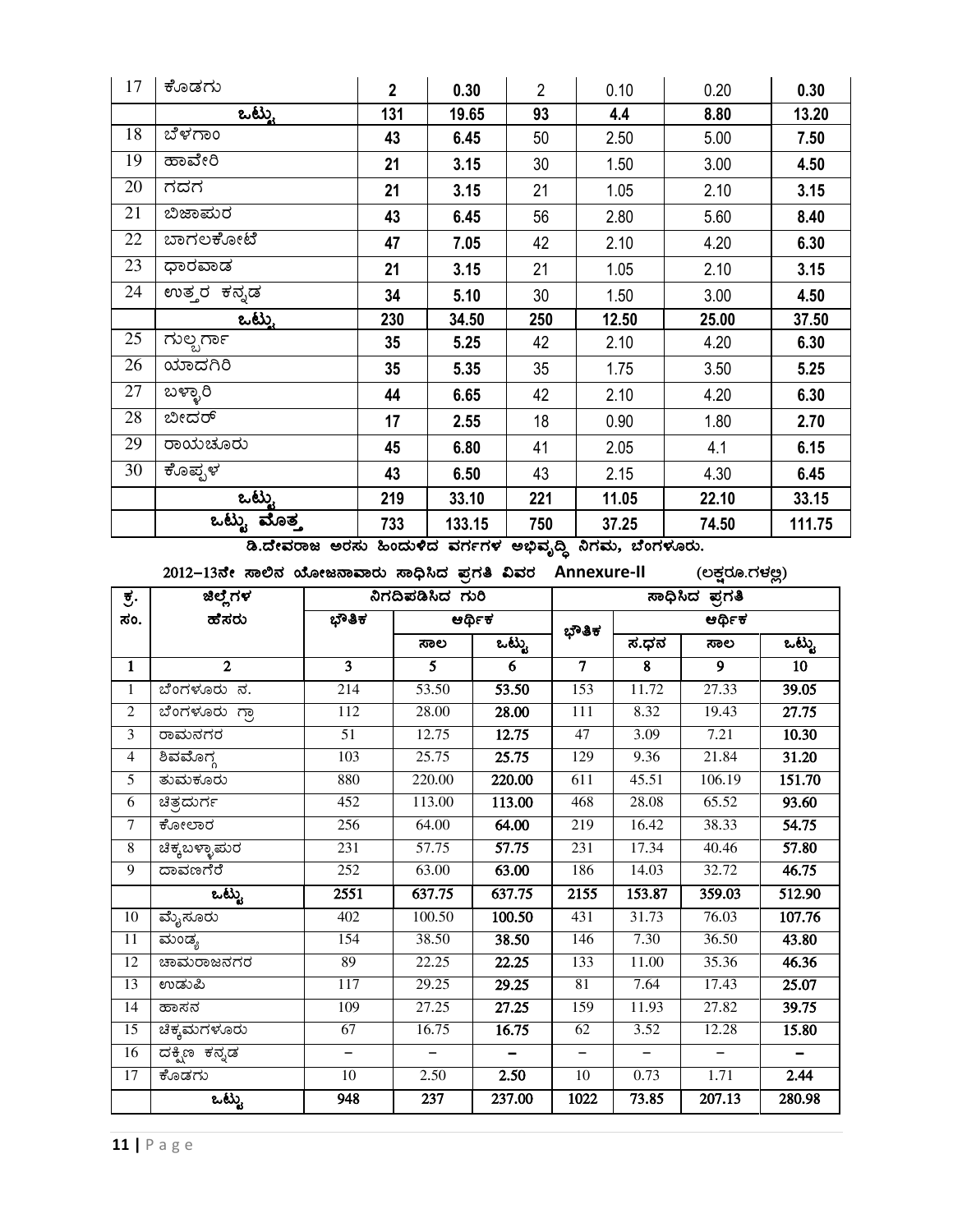| 18 | ಬೆಳಗಾಂ      | 240  | 60.00   | 60.00   | 184  | 12.70  | 29.66   | 42.36   |
|----|-------------|------|---------|---------|------|--------|---------|---------|
| 19 | ಹಾವೇರಿ      | 49   | 12.25   | 12.25   | 50   | 4.83   | 11.98   | 16.81   |
| 20 | ಗದಗ         | 89   | 22.25   | 22.25   | 55   | 3.66   | 8.54    | 12.20   |
| 21 | ಬಿಜಾಮರ      | 152  | 38.00   | 38.00   | 133  | 9.98   | 23.28   | 33.26   |
| 22 | ಬಾಗಲಕೋಟೆ    | 151  | 37.75   | 37.75   | 90   | 7.98   | 19.12   | 27.10   |
| 23 | ಧಾರವಾಡ      | 231  | 57.75   | 57.75   | 227  | 19.55  | 47.56   | 67.11   |
| 24 | ಉತ್ತರ ಕನ್ನಡ | 69   | 17.25   | 17.25   | 57   | 4.28   | 9.95    | 14.23   |
|    | ಒಟ್ಟು       | 981  | 245.25  | 245.25  | 796  | 62.98  | 150.09  | 213.07  |
| 25 | ಗುಲ್ಬರ್ಗಾ   | 595  | 148.75  | 148.75  | 721  | 54.08  | 126.17  | 180.25  |
| 26 | ಯಾದಗಿರಿ     | 260  | 65.00   | 65.00   | 188  | 18.80  | 47.00   | 65.80   |
| 27 | ಬಳ್ಳಾರಿ     | 388  | 97.00   | 97.00   | 204  | 15.18  | 35.82   | 51.00   |
| 28 | ಬೀದರ್       | 261  | 65.25   | 65.25   | 229  | 17.18  | 40.07   | 57.25   |
| 29 | ರಾಯಚೂರು     | 104  | 26.00   | 26.00   | 61   | 4.57   | 10.68   | 15.25   |
| 30 | ಕೊಪ್ಪಳ      | 156  | 39.00   | 39.00   | 111  | 11.10  | 27.75   | 38.85   |
|    | ಒಟ್ಟು       | 1764 | 441.00  | 441.00  | 1514 | 120.91 | 287.49  | 408.40  |
|    | ಒಟ್ಟು       | 6244 | 1561.00 | 1561.00 | 5487 | 411.61 | 1003.74 | 1415.35 |

ಡಿ.ದೇವರಾಜ ಅರಸು ಹಿಂದುಳಿದ ವರ್ಗಗಳ ಅಭಿವೃದ್ಧಿ ನಿಗಮ, ಬೆಂಗಳೂರು.

|  | 2013–14ನೇ ಸಾಲಿನ ಯೋಜನಾವಾರು ಸಾಧಿಸಿದ ಪ್ರಗತಿ ವಿವರ Annexure-II |  |  |
|--|-----------------------------------------------------------|--|--|

| ಕ್ರ.           | ಜಿಲ್ಲೆಗಳ        | ನಿಗದಿಪಡಿಸಿದ ಗುರಿ |                         | ಸಾಧಿಸಿದ ಪ್ರಗತಿ  |        |
|----------------|-----------------|------------------|-------------------------|-----------------|--------|
| ಸಂ.            | ಹೆಸರು           | ಭೌತಿಕ            | ಆರ್ಥಿಕ                  | ಭೌತಿಕ           | ಆರ್ಥಿಕ |
| $\mathbf{1}$   | $\mathbf{2}$    | 3                | $\overline{\mathbf{4}}$ | 5               | 6      |
| $\mathbf{1}$   | ಬೆಂಗಳೂರು ನ.     | 45               | 15.75                   | 51              | 16.75  |
| $\overline{2}$ | ಪೆಂಗಳೂರು ಗ್ರಾ   | 30               | 10.50                   | 36              | 11.00  |
| 3              | ರಾಮನಗರ          | 30               | 10.50                   | 32              | 10.30  |
| $\overline{4}$ | ಶಿವಮೊಗ್ಗ        | 50               | 17.50                   | 48              | 17.00  |
| 5              | <u>ತುಮ</u> ಕೂರು | 150              | 52.50                   | 341             | 100.80 |
| 6              | ಚಿತ್ರದುರ್ಗ      | 150              | 52.50                   | 234             | 67.45  |
| $\overline{7}$ | ಕೋಲಾರ           | 50               | 17.50                   | 78              | 23.10  |
| 8              | ಚಿಕ್ಕಬಳ್ಳಾಪುರ   | 63               | 22.05                   | 63              | 22.05  |
| 9              | ದಾವಣಗೆರೆ        | 69               | 24.15                   | 84              | 27.90  |
|                | ಒಟ್ಟು           | 637              | 222.95                  | 967             | 296.35 |
| $10\,$         | ಮೈಸೂರು          | 111              | 38.85                   | 165             | 41.54  |
| 11             | ಮಂಡ್ಯ           | 42               | 14.70                   | 66              | 19.80  |
| 12             | ಚಾಮರಾಜನಗರ       | 30               | 10.50                   | 45              | 15.75  |
| 13             | ಉಡುಪಿ           | 32               | 11.20                   | $21\,$          | 7.35   |
| 14             | ಹಾಸನ            | 30               | 10.50                   | 24              | 6.00   |
| 15             | ಚಿಕ್ಕಮಗಳೂರು     | 18               | 6.30                    | 21              | 4.10   |
| 16             | ದಕ್ಷಿಣ ಕನ್ನಡ    | 21               | 7.35                    | 5               | 1.75   |
| 17             | ಕೊಡಗು           | $\overline{15}$  | 5.25                    | $\overline{14}$ | 4.90   |